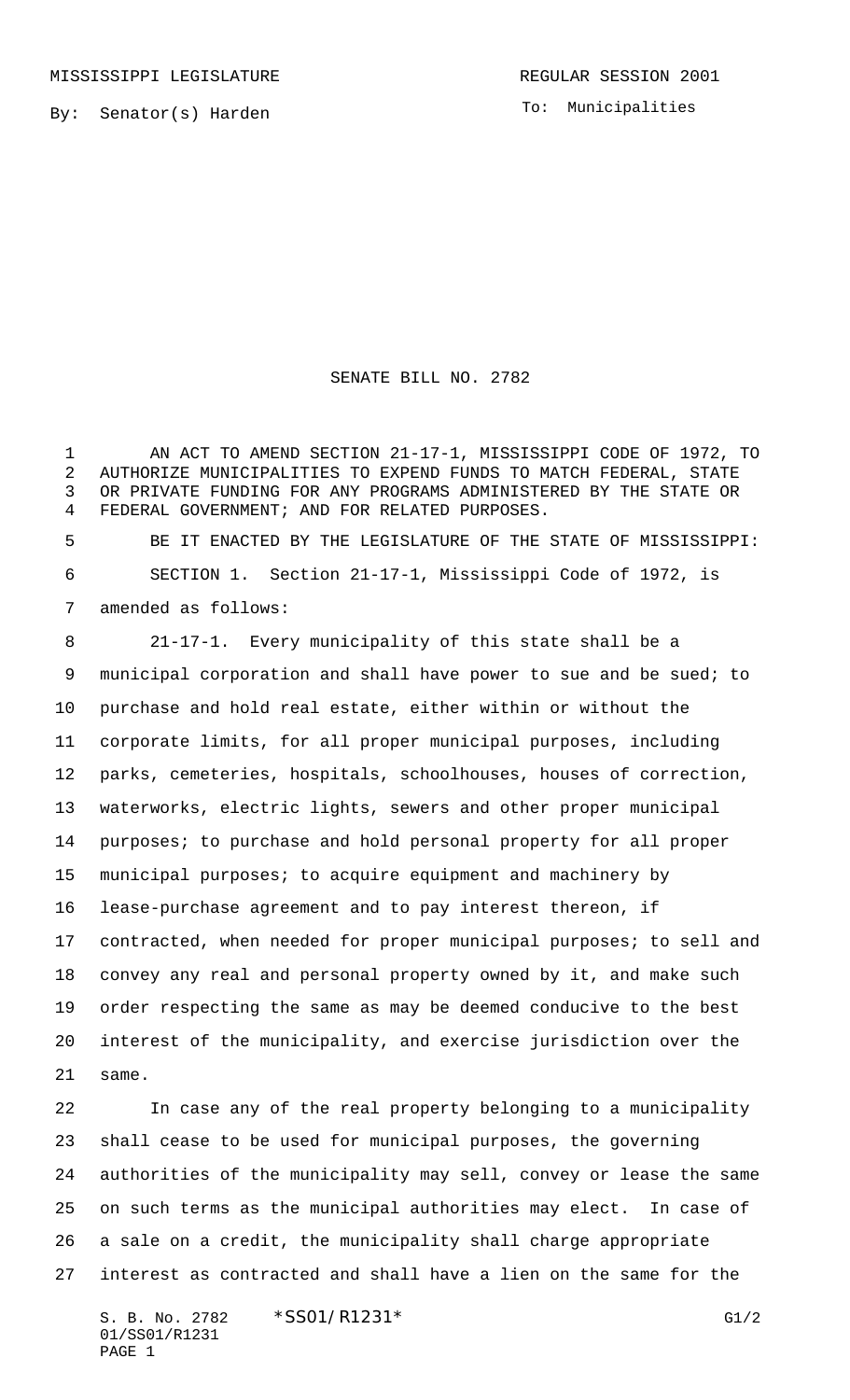S. B. No. 2782 \*SS01/R1231\* 01/SS01/R1231 PAGE 2 purchase money, as against all persons, until paid and may enforce the lien as in such cases provided by law. The deed of conveyance in such cases shall be executed in the name of the municipality by the governing authorities of the municipality pursuant to their order entered on the minutes of their meetings. In any sale or conveyance of real property, the municipality shall retain all mineral rights that it owns, together with the right of ingress and egress to remove same. Before any such lease, deed or conveyance is executed, the governing authorities of the municipality shall publish at least once each week for three (3) consecutive weeks, in a public newspaper of the municipality in which the real property is located, or if no newspaper be published as such, then in a newspaper having general circulation therein, the intention to lease or sell, as the case may be, the municipally owned real property and to accept sealed competitive bids for the leasing or sale. The governing authorities of the municipality shall thereafter accept bids for the lease or sale and shall award the lease or sale to the highest bidder in the manner provided by law. However, whenever the governing authorities of the municipality shall find and determine, by resolution duly and lawfully adopted and spread upon its minutes (a) that any municipally owned real property is no longer needed for municipal or related purposes and is not to be used in the operation of the municipality, (b) that the sale of such property in the manner otherwise provided by law is not necessary or desirable for the financial welfare of the municipality, and (c) that the use of such property for the purpose for which it is to be sold, conveyed or leased will promote and foster the development and improvement of the community in which it is located and the civic, social, educational, cultural, moral, economic or industrial welfare thereof, the governing authorities of the municipality shall be authorized and empowered, in their discretion, to sell, convey or lease same for any of the purposes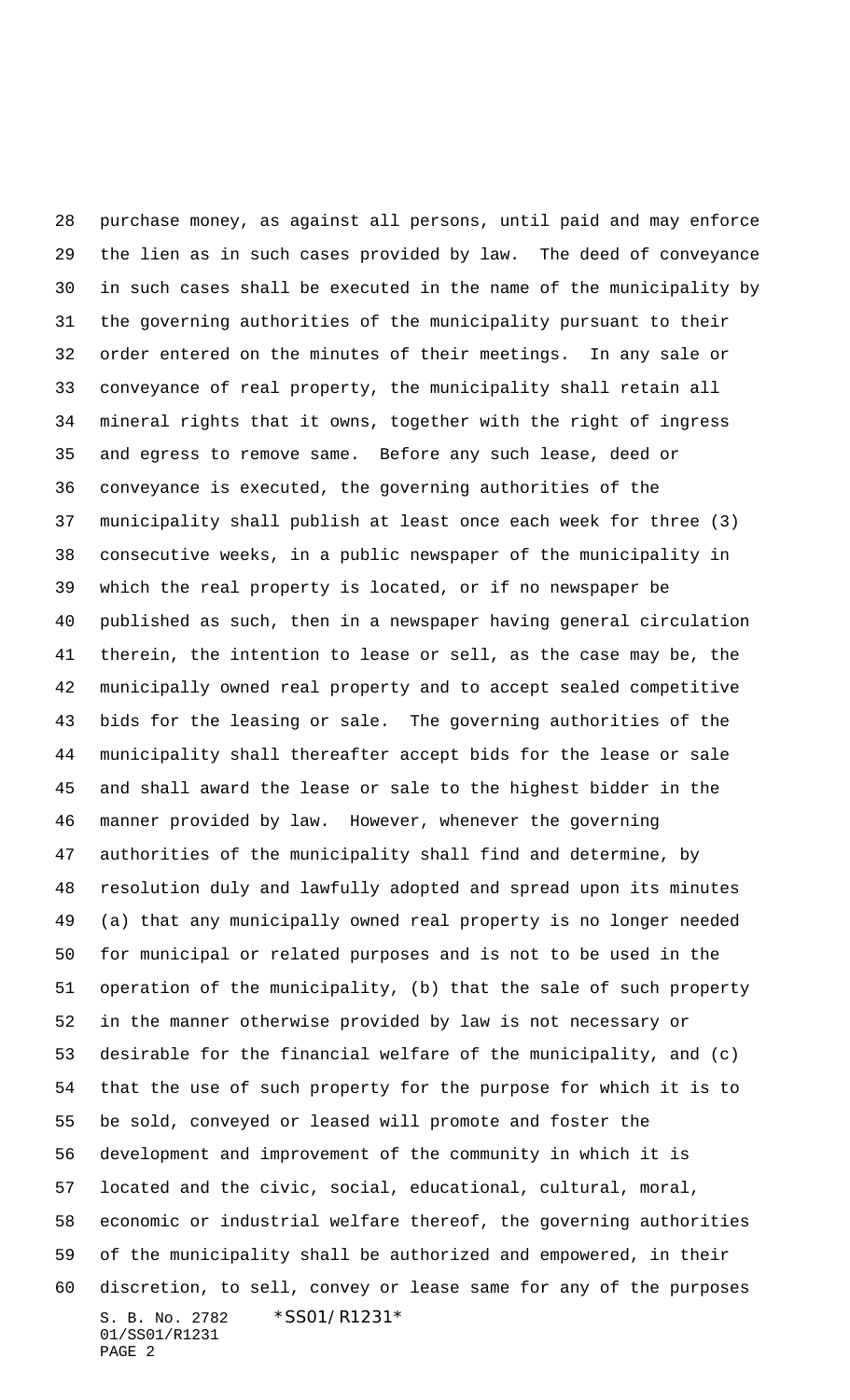set forth herein without having to advertise for and accept competitive bids. In any case in which a municipality proposes to sell, convey or lease real property under the provisions of this section without advertising for and accepting competitive bids, consideration for the purchase, conveyance or lease of the property shall be not less than the average of the fair market price for such property as determined by three (3) professional property appraisers selected by the municipality and approved by the purchaser or lessee. Appraisal fees shall be shared equally by the municipality and the purchaser or lessee.

 Whenever the governing authorities of the municipality shall find and determine by resolution duly and lawfully adopted and spread upon the minutes that municipally owned real property is not used for municipal purposes and therefore surplus as set forth hereinabove:

 (a) The governing authority may donate such lands to a bona fide not-for-profit civic or eleemosynary corporation organized and existing under the laws of the State of Mississippi and granted tax exempt status by the Internal Revenue Service and may donate such lands and necessary funds related thereto to the public school district in which the land is situated for the purposes set forth herein. Any deed or conveyance executed pursuant hereto shall contain a clause of reverter providing that the bona fide not-for-profit corporation or public school district may hold title to such lands only so long as they are continued to be used for the civic, social, educational, cultural, moral, economic or industrial welfare of the community, and that title shall revert to the municipality in the event of the cessation of such use for a period of two (2) years. In any such deed or conveyance, the municipality shall retain all mineral rights that it owns, together with the right of ingress and egress to remove same;

S. B. No. 2782 \*SS01/R1231\* 01/SS01/R1231 PAGE 3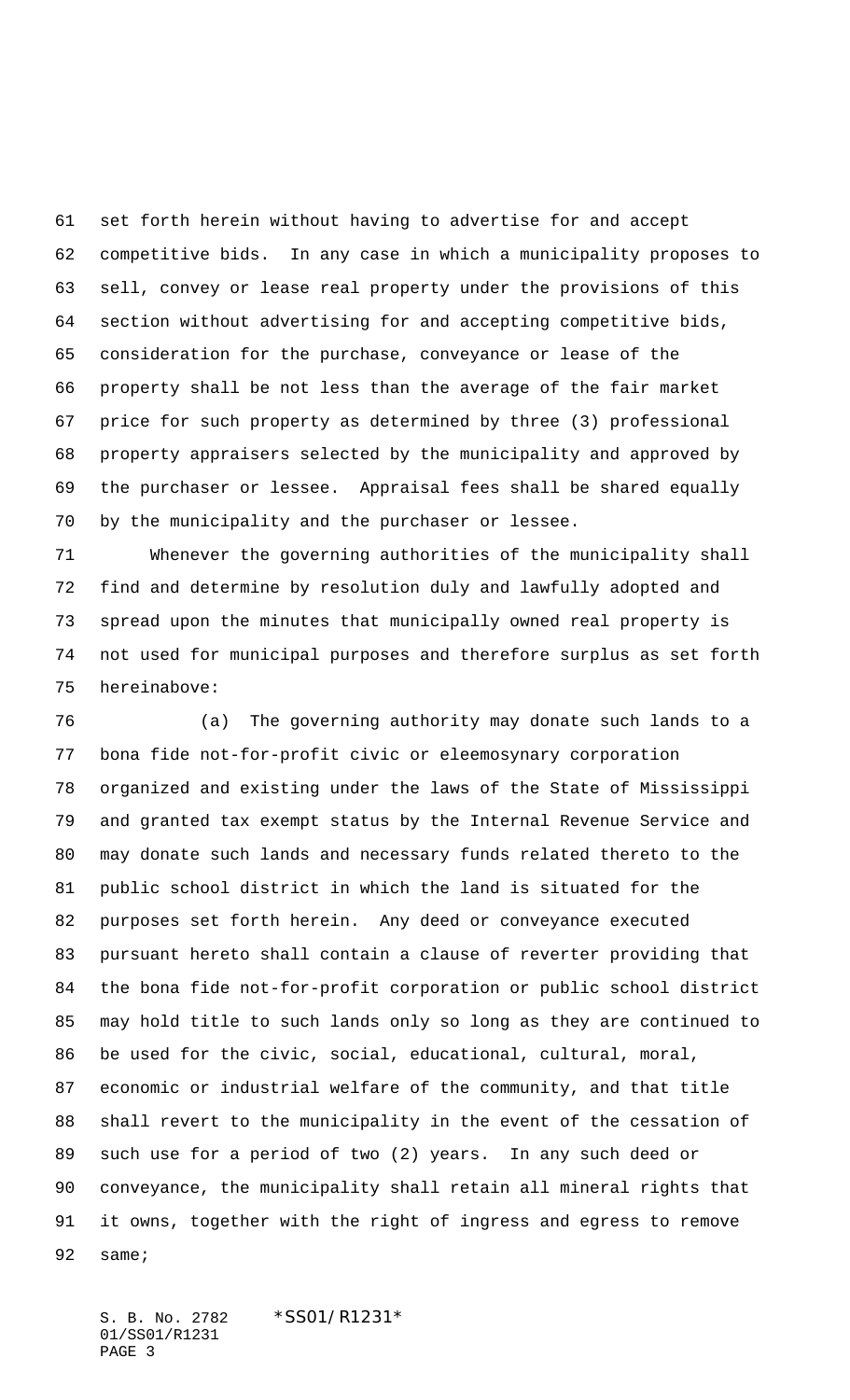(b) The governing authority may donate such lands to a bona fide not-for-profit corporation (such as Habitat for Humanity) which is primarily engaged in the construction of housing for persons who otherwise can afford to live only in substandard housing. In any such deed or conveyance, the municipality shall retain all mineral rights that it owns, 99 together with the right of ingress and egress to remove same;

 (c) In the event the governing authority does not wish to donate title to such lands to the bona fide not-for-profit civic or eleemosynary corporation, but wishes to retain title to the lands, the governing authority may lease the lands to a bona fide not-for-profit corporation described in paragraph (a) or (b) for less than fair market value.

 Every municipality shall also be authorized and empowered to loan to private persons or entities, whether organized for profit or nonprofit, funds received from the United States Department of Housing and Urban Development (HUD) under an urban development action grant or a community development block grant under the Housing and Community Development Act of 1974 (Public Law 93-383), as amended, and to charge interest thereon if contracted, provided that no such loan shall include any funds from any revenues other than the funds from the United States Department of Housing and Urban Development; to make all contracts and do all other acts in relation to the property and affairs of the municipality necessary to the exercise of its governmental, corporate and administrative 118 powers; and to exercise such other or further powers as are otherwise conferred by law.

S. B. No. 2782 \* SS01/R1231\* 01/SS01/R1231 PAGE 4 The governing authorities of any municipality may contract with a private attorney or private collection agent or agency to collect any type of delinquent payment owed to the municipality including, but not limited to, past due fees and fines. Any such contract debt may provide for payment contingent upon successful collection efforts or payment based upon a percentage of the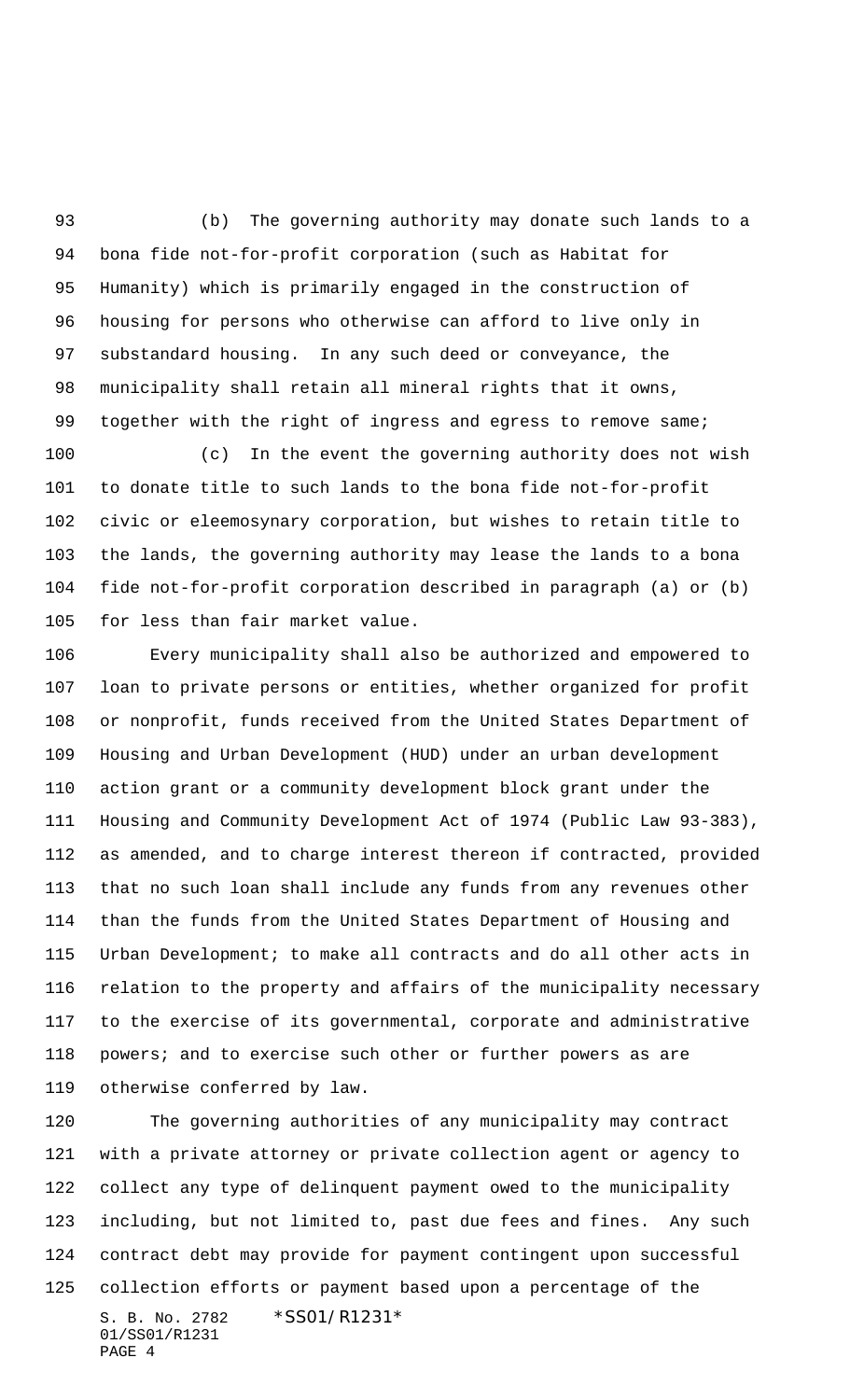S. B. No. 2782 \*SS01/R1231\* 01/SS01/R1231 PAGE 5 delinquent amount collected; however, the entire amount of all delinquent payments collected shall be remitted to the municipality and shall not be reduced by any collection costs or fees. Any private attorney or private collection agent or agency contracting with the municipality under the provisions of this paragraph shall give bond or other surety payable to the municipality in such amount as the governing authorities of the municipality deem sufficient. Any private attorney with whom the municipality contracts under the provisions of this paragraph must be a member in good standing of The Mississippi Bar. Any private collection agent or agency with whom the municipality contracts under the provisions of this paragraph must meet all licensing requirements for doing business in the State of Mississippi. Neither the municipality nor any officer or employee of the municipality shall be liable, civilly or criminally, for any wrongful or unlawful act or omission of any person or business with whom the municipality has contracted under the provisions of this paragraph. The Mississippi Department of Audit shall establish rules and regulations for use by municipalities in contracting with persons or businesses under the provisions of this paragraph. If a municipality uses its own employees to collect any type of delinquent payment owed to the municipality, then from and after July 1, 2000, the municipality may charge an additional fee for collection of the delinquent payment provided the payment has been delinquent for ninety (90) days. The collection fee may not exceed fifteen percent (15%) of the delinquent payment if the collection is made within this state and may not exceed twenty-five percent (25%) of the delinquent payment if the collection is made outside this state. In conducting collection of delinquent payments, the municipality may utilize credit cards or electronic fund transfers. The municipality may pay any service fees for the use of such methods of collection from the collection fee, but not from the delinquent payment.